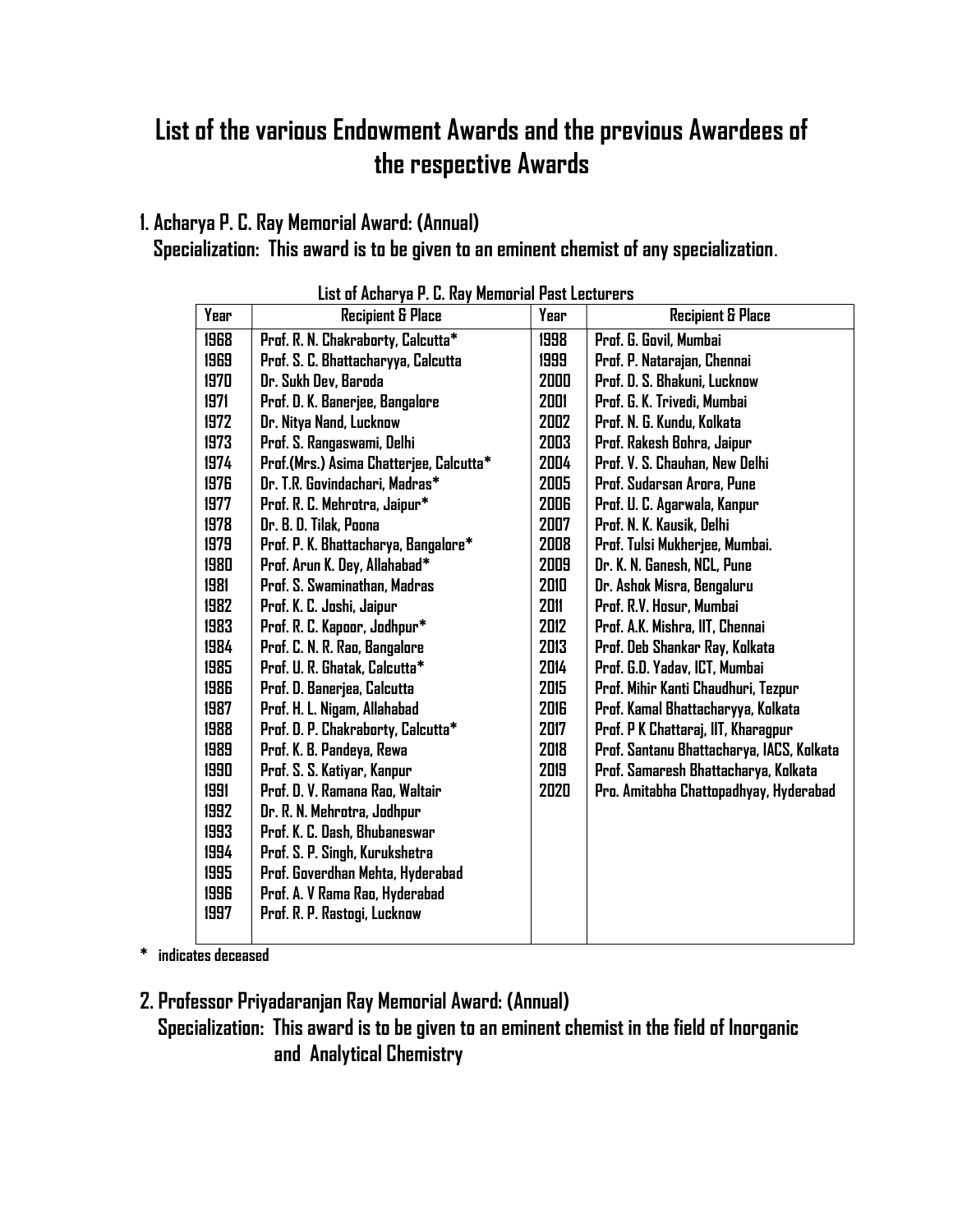| Year | <b>Recipient &amp; Place</b>            | Year | <b>Recipient &amp; Place</b>                     |
|------|-----------------------------------------|------|--------------------------------------------------|
| 1988 | Prof. D. Banerjea, Calcutta             | 2002 | Professor T. K. Chandrasekhar, Kanpur            |
| 1990 | Prof. K. C. Das, Bhubaneswar            | 2003 | Dr. Ramesh Pandey, N.J., USA                     |
| 1992 | Dr. Subhas Padhey, Pune                 | 2004 | Dr. E. D. Jemmis, Hyderabad &                    |
|      |                                         |      | Prof. Samiran Mitra, Jadavpur                    |
| 1994 | Professor Nityananda Saha, Calcutta*    | 2010 | Prof. R.N. Mukherjee, IIT, Kanpur                |
| 1996 | Professor H. Sigel, Switzerland         | 2011 | Prof. P.K. Bharadwaj, IIT, Kanpur                |
| 1997 | Dr. Lallan Mishra, Varanasi             | 2012 | Prof. Sabyasachi Sarkar, IIT, Kanpur             |
| 1998 |                                         | 2013 | Professor Sreebrata Goswami, Kolkata             |
| 1999 | Professor P. K. Bhattacharya, Baroda    | 2014 | Prof. Akhil Ranjan Chakravarti, IISc., Bangalore |
| 2000 | Professor Gautam R. Desiraju, Hyderabad | 2015 | Prof. V. Chandrasekhar, NISER, Bhuvaneswar       |
| 2005 | Professor B. Sarkar, Canada             | 2016 | Prof. Daya Shankar Pandey, Varanasi              |
| 2006 | Dr. Vimal Kumar Jain, Mumbai            | 2017 | Prof. Ashutosh Ghosh, Kolkata                    |
| 2007 | Prof. V. Chandrasekhar, Kanpur          | 2018 | Prof. Sundar Gopal Ghosh, Chennai                |
| 2019 | Prof. Kamalaksha Nag, IACS, Kolkata     | 2020 | Prof. Pradyut Ghosh, IACS, Kolkata               |
|      |                                         |      |                                                  |
|      |                                         |      |                                                  |

\* indicates deceased

## 3. Acharya J. C. Ghosh Memorial Award : (Annual)

| Year | <b>Recipient &amp; Place</b>            | Year | <b>Recipient &amp; Place</b>           |
|------|-----------------------------------------|------|----------------------------------------|
| 1967 | Prof. S. K. Bhattacharyya. Banaras*     | 1995 | Prof. Mihir Chowdhury, Calcutta        |
| 1968 | Dr. D. K. Banerjee, Bangalore           | 1996 | Dr. Sukh Dev, Delhi                    |
| 1971 | Prof. S. C. Bhattacharyya, Calcutta     | 1997 | Prof. Animesh Chakraborty, Calcutta    |
| 1972 | Prof. P. T. Narasimhan, Kanpur          | 1998 | Prof. K. K. Kundu, Calcutta            |
| 1974 | Prof. P. K. Bhattacharya, Bangalore*    | 1999 | Prof. C. L. Khetrapal, Allahabad       |
| 1975 | Dr. T.R. Govindachari, Madras*          | 2000 | Prof. B. M. Deb, Chandigarh            |
| 1976 | Dr. Nitya Nand, Lucknow                 | 2001 | Prof. Debashis Mukherjee, Kolkata      |
| 1977 | Prof. M. Santappa, Madras               | 2002 | Prof. (Mrs.) H. Ila, Kanpur            |
| 1978 | Dr. K. R. Chakravorty, Calcutta         | 2003 | Prof. G. P. Talwar, New Delhi          |
| 1979 | Prof. D. P. Vig, Chandigarh             | 2004 | Prof. S. Chandrasekaran, Bangalore     |
| 1980 | Prof. S. Basu, Calcutta*                | 2005 | Prof. R. P. Gandhi, New Delhi          |
| 1981 | Prof. M. M. Chakraborty, Calcutta*      | 2006 | Prof. Anil Kumar, Bangalore            |
| 1982 | Prof. J. P. Tandon, Jaipur              | 2007 | Prof. Lallan Mishra, Varanas           |
| 1983 | Prof. S. K. Mukherjee, Calcutta*        | 2008 | Prof. A. Srikrishna, Bangalore         |
| 1984 | Prof. R. C. Mehrotra, Jaipur.*          | 2009 | Prof. K. V. R. Charry, Mumbai          |
| 1985 | Prof. S. Aditya, Calcutta               | 2010 | Dr. Ajit C. Kunwar, Hyderabad          |
| 1986 | Prof. D. P. Chakraborty, Calcutta*      | 2011 | Prof. R.V. Singh, Rajasthan            |
| 1987 | Prof. D. Banerjea, Calcutta             | 2012 | Prof. Tapas Chakraborty, IACS, Kolkata |
| 1988 | Prof. H. L. Nigam, Allahabad            | 2013 | Prof. B.L. Khandelwal, Delhi           |
| 1989 | Prof.(Mrs.) Asima Chatterjee, Calcutta* | 2014 | Prof. Susanta Lahiri, SINP, Kolkata    |
| 1990 | Prof. G. Govil, Mumbai                  | 2015 | Prof. Puspendu Das, IISc., Bangalore   |
| 1991 | Prof. J. S. Dave, Baroda                | 2016 | Prof. Rama Kant, Delhi                 |
| 1992 | Prof. R. K. Nanda, Bhubaneswar          | 2017 | Prof. B C Ranu, IACS, Kolkata          |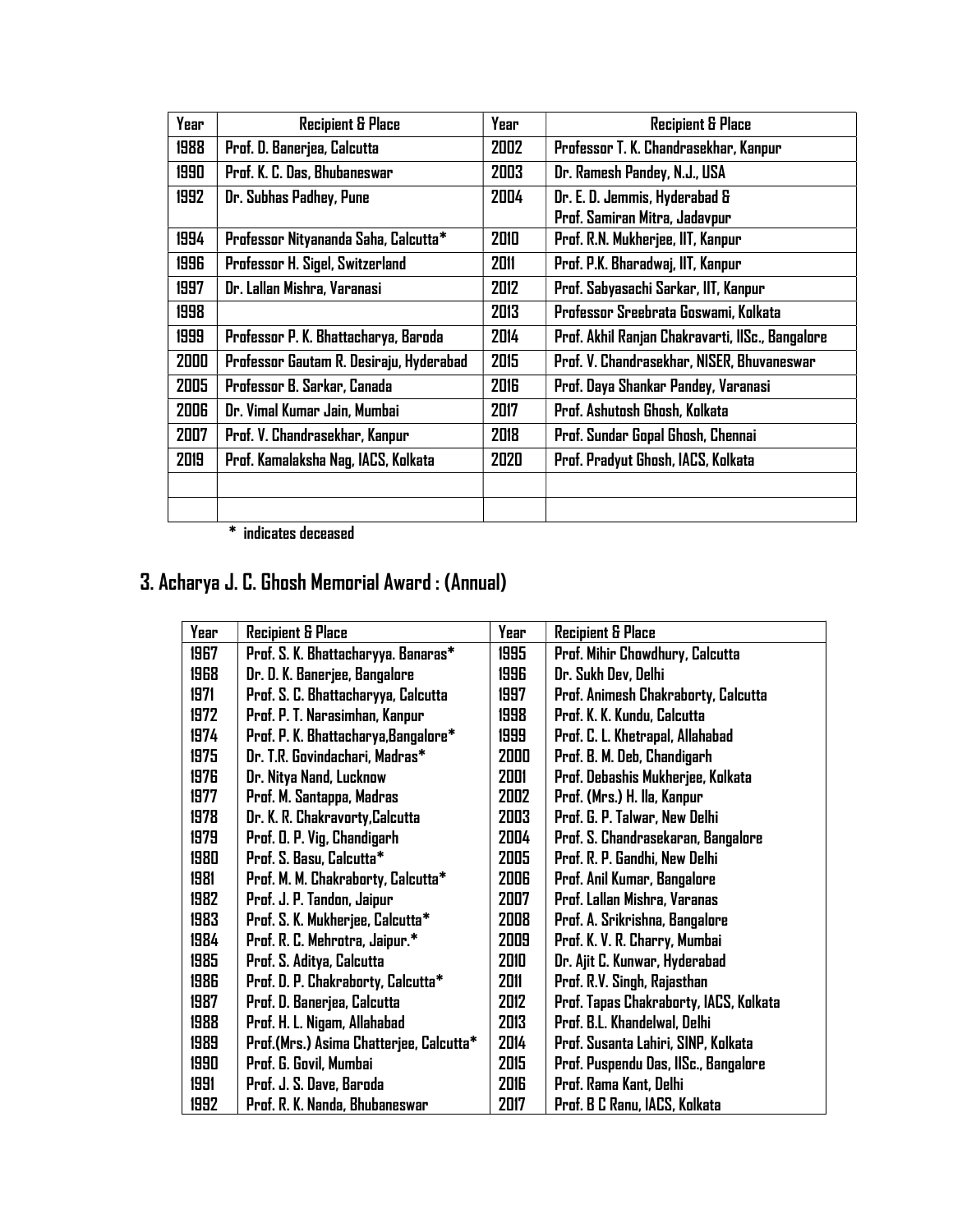| 1993<br>1994 | Prof. D. V. S. Jain, Chandigarh<br>Prof. B. M. Mandal, Calcutta | 2018<br>2019<br>2020 | Prof. Uday Maitra, Bangalore<br>Prof. Anunaya Samanta, Hyderabad<br>Dr. Mukund Shankar Chorghade, USA |
|--------------|-----------------------------------------------------------------|----------------------|-------------------------------------------------------------------------------------------------------|
| $\mathbf{r}$ |                                                                 |                      |                                                                                                       |

\* indicates deceased

### 4. Professor J. N. Mukherjee Memorial Award :(Annual)

| Year | <b>Recipient &amp; Place</b>          | Year | <b>Recipient &amp; Place</b>            |
|------|---------------------------------------|------|-----------------------------------------|
| 2004 | Prof. S. K. Mukherjee, Kolkata*       | 2013 | Dr. Pooran Chand, Jaipur                |
| 2005 | Prof. S. P. Moulik, Kolkata           | 2014 | Prof. Tarashankar Pal, IIT, Kharagpur   |
| 2006 | Prof. D. K. Chattoraj, Kolkata        | 2015 | Prof. Arun K Nandi, IACS, Kolkata       |
| 2007 | Prof. N. S. Gajbhaiye, Kanpur         | 2016 | Prof. Amit Basak, IIT, Kharagpur        |
| 2008 | Prof. A. C. Kunwar, Hyderabad         | 2017 | Dr. Biswajit Ganguly, CSMCRI, Bhavnagar |
| 2009 | Prof. Anil K. Singh, Mumbai           | 2018 | Prof. Arabinda Chowdhury, Kolkata       |
| 2010 |                                       | 2019 | Prof. Ashok K Ganguli, IIT Delhi        |
| 2011 | Prof. S.P. Bhattacharyya, IIT, Mumbai | 2020 | Dr. P A Hassan, BARC, Mumbai            |
| 2012 | Prof. M.K. Mahanti, NEHU, Shillong    |      |                                         |

\* indicates deceased

### 5. Professor P. K. Bose Memorial Award: (Annual)

| Year | <b>Recipient &amp; Place</b>            | Year | <b>Recipient &amp; Place</b>      |
|------|-----------------------------------------|------|-----------------------------------|
| 1987 | Prof.(Mrs.) Asima Chatterjee, Calcutta* | 2004 | Prof. Samir K. Brahmachari, Delhi |
| 1989 | Dr. T. R. Govindachari, Madras *        | 2005 | Prof. P. Balaram, Bangalore       |
| 1990 | Prof. K. B. Pandeya. Rewa               | 2006 | Dr. Anil Kumar Saxena, Lucknow    |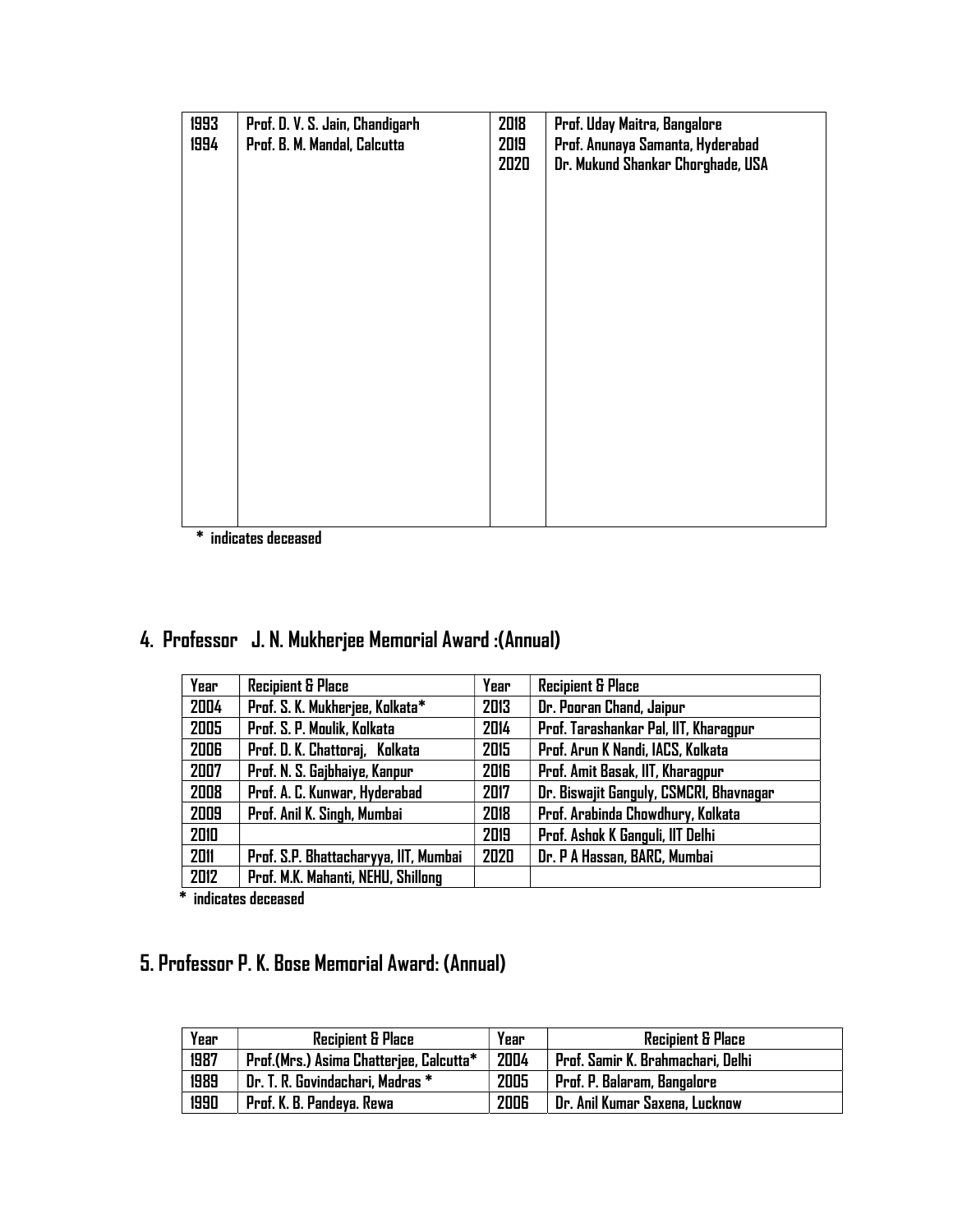| 1991 | Prof. Avijit Banerji, Calcutta      | 2007        | Prof. Amarendra Patra, Kolkata      |
|------|-------------------------------------|-------------|-------------------------------------|
| 1992 | Prof. D. K. Chattoraj, Calcutta     | 2008        | Prof. A. K. Bakshi, Delhi           |
| 1993 | Prof. Chinmoy Chatterjee, Bombay    | 2009        | Prof. R. K. Mahajan, Amritsar       |
| 1994 | Prof. R. C. Mehrotra, Jaipur.*      | 2011        | Prof. Samita Basu, SINP, Kolkata    |
| 1995 | Dr. R. C. Sharma, Agra              | 2012        | Prof. Bimal K Banik, USA            |
| 1996 | Dr. Kuldip Singh Dhindsa, Hisar     | 2013        | Prof. D.D. Agrawal, Gwalior         |
| 1997 | Prof. S. Ghosal, Varanasi           | 2014        | Prof. Jayati Datta, Kolkata         |
| 1998 | Dr. Tulsi Mukherjee, Mumbai         | 2015        | Prof. H S Atreya, IISc., Bangalore  |
| 1999 | Prof. Anil K. Singh, Mumbai         | <b>2016</b> | Prof. Samir K Pal, Kolkata          |
| 2000 | Prof. Y. K. Agarwal, Ahemedabad     | 2017        | Prof. S Natarajan, IISc., Bangalore |
| 2001 | Prof. (Mrs.) Anakshi Khare, Lucknow | 2018        | Prof. Abu T Khan, Guwahati          |
| 2002 | Prof. R. S. Varma, Lucknow          | 2019        | Prof. Asit K Chakraborti, IIT Ropar |
| 2003 | Prof. B. P. Chatterjee, Kolkata     | 2020        | Prof. Debabrata Maiti, IIT Bombay   |

\* indicates deceased

### 6. Professor Dhananjay Nasipuri Memorial Lecture : (Annual)

| Year | <b>Recipient &amp; Place</b>         | Year | <b>Recipient &amp; Place</b>          |
|------|--------------------------------------|------|---------------------------------------|
| 2009 | Prof. Chandra Kanta Ghosh, Kolkata   | 2016 | Dr. Arvind Kumar, Bhavnagar           |
| 2011 | Prof. P.L. Majumder, Kolkata         | 2017 | Prof. Vibha Tandon, JNU, New Delhi    |
| 2012 | Prof. K.G. Bhattacharya, Guahati     | 2018 | Prof. S P Goswami, IIEST, Shibpur     |
| 2013 | Prof. Satrajit Adhikari, Kolkata     | 2019 | Prof. Alakananda Hajra, Visva Bharati |
| 2014 | Prof. Sankar Guchhait, Chandigarh    | 2020 | Dr. B V Subba Reddy, ICT Hyderabad    |
| 2015 | Dr. Prasanta Ghosh, RKM, Narendrapur |      |                                       |

## 7. Professor A. S. R. Anjaneyulu 60<sup>th</sup> Birth Day Commemoration Award (Annual)

| Year | <b>Recipient &amp; Place</b>      | Year | <b>Recipient &amp; Place</b>          |
|------|-----------------------------------|------|---------------------------------------|
| 2000 | Dr. S. K. Arora, Bhopal,          | 2013 | Prof. Vinod K Tiwari, Varanasi        |
| 2001 | Prof. Subrata Ghosh, Kolkata.     | 2014 | Prof. Ashu Rani, Kota                 |
| 2003 | Prof. Pahup Singh, Jaipur.        | 2015 | Dr. Arun K Shaw, CDRI, Lucknow        |
| 2004 | Dr. Ganesh Pandey, Pune           | 2016 | Prof. Ramesh C Deka, Tezpur           |
| 2005 | Dr. C. M. Gupta, Lucknow          | 2017 | Prof. C P Rao, IIT Mumbai             |
| 2006 | Prof. K. C. Majumder, Kalyani     | 2018 | Prof. Rina Ghosh, Kolkta              |
| 2007 | Dr. Laxminarain Mishra, Lucknow.  | 2019 | Prof. Ramaswamy Murugavel, IIT Bombay |
| 2008 | Prof. V. S. Parmar, Delhi         | 2020 | Prof. Surajit Chattopadhyay, Kalyani  |
| 2009 | Prof. K. R. Prasad, Bangalore     |      |                                       |
| 2011 | Prof. Pradeep Kumar, NCL, Pune    |      |                                       |
| 2012 | Prof. Akhilesh K Verma, New Delhi |      |                                       |

### 8. Professor Suresh C. Ameta Award : (Annual)

| Year | Year | 'idCe |
|------|------|-------|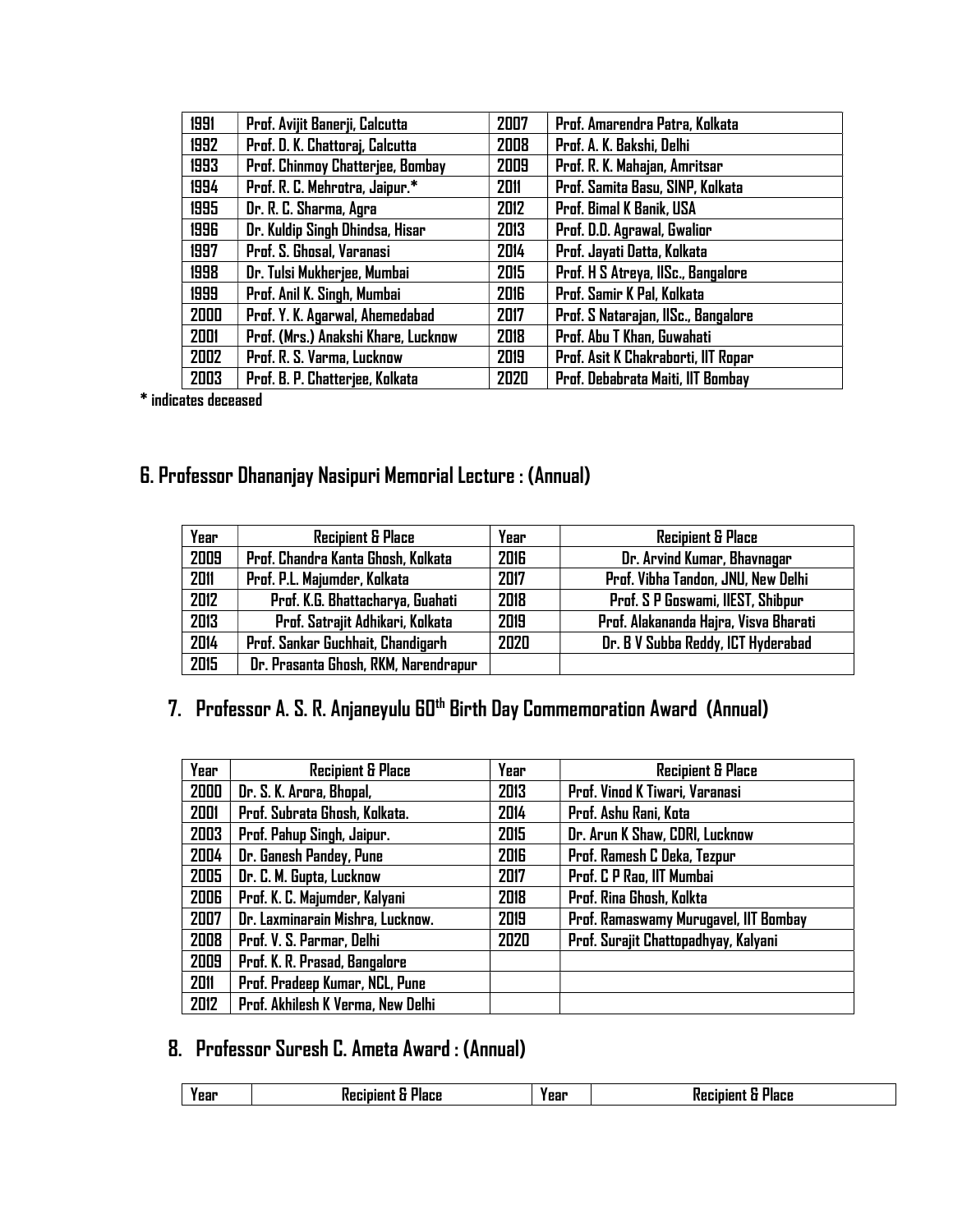| 2003 | Prof. P. S. Kalsi, Punjab               | 2013        | Prof. M.N. Roy, Darjeeling           |
|------|-----------------------------------------|-------------|--------------------------------------|
| 2004 | Dr. Ramaiya Muthyala, USA               | 2014        | Prof. S.T. Nandibewoor, Dharwad      |
| 2005 | Dr. C. S. Mathela, Nainital             | 2015        | Dr. Amitava Das, CSMCRI, Gujarart    |
| 2006 | Prof. Kabir-Ud-Din, Aligarh             | <b>2016</b> | Dr. A C Bhasikuttan, BARC, Mumbai    |
| 2007 | Prof. Jagdish Prasad, Allahabad         | 2017        | Prof. Ajay K Misra, West Bengal      |
| 2008 | Prof. K. P. Das, Kolkata                | 2018        | Prof. Nitin Chattopadhyay, Kolkata   |
| 2009 | Prof. K. S. Gupta, Rajasthan            | 2019        | Prof. Kalidas Sen, Hyderabad         |
| 2010 | Prof. A.K. Srivastava, Allahabad        | 2020        | Dr. Asit Baran Panda, NML Jamshedpur |
| 2011 | Prof. Pradeep K Sengupta, SINP, Kolkata |             |                                      |
| 2012 | Prof. P. Venkatesu, New Delhi           |             |                                      |

## 9. Professor R. D. Desai 80th Birthday Commemoration Medal & Prize :(Annual)

| Year | Recipient                | <b>Place</b>       | Year | <b>Recipient</b>             | <b>Place</b>           |
|------|--------------------------|--------------------|------|------------------------------|------------------------|
| 1981 | Prof. Goverdhan Mehta    | <b>Hyderabad</b>   | 2007 | Dr. I. P. Tripathi           | <b>Chitrakut</b>       |
| 1982 | Prof. A. Syamal          | <b>Kurukshetra</b> | 2008 | Prof. A. K. Tyagi            | <b>Mumbai</b>          |
| 1983 | Dr. Utpal Sen            | Karaikudi          | 2009 | Prof. A. K. Bakshi,          | <b>New Delhi</b>       |
| 1984 | Dr. K. K. Verma          | Jabalpur           | 2010 | Dr. Rahul Banerjee           | <b>NCL, Pune</b>       |
| 1986 | Dr. A. Patra             | <b>Calcutta</b>    | 2011 | Prof. Suddhasatwa Basu       | <b>IIT, Delhi</b>      |
| 1987 | Dr. S. Sarkar            | Kanpur             | 2012 | Prof. B.R. Jagirder          | <b>IISc, Bangalore</b> |
| 1988 | Dr. K. K. Mishra         | Jabalpur           | 2013 | Prof. Sudhir N Limaye        | Sagar                  |
| 1989 | Dr. B. B. Prasad         | Varanasi           | 2014 | Prof. Dalip Kumar            | <b>BITS Pilani</b>     |
| 1992 | Dr. (Mrs.) Ranjana Ghose | <b>Varanasi</b>    | 2015 | <b>Prof. P Vishnu Kamath</b> | <b>Bangalore</b>       |
| 1993 | Dr. Ishwar Das           | Gorakhpur          | 2016 | Prof. Pabitra Chattopadhyay  | <b>Burdwan</b>         |
| 1994 | Dr. Tarasanka Pal        | Kharagpur          | 2017 | Prof. Kunal Roy              | Kolkata                |
| 1995 | Dr. A. K. Sharma         | <b>Bangalore</b>   | 2018 | Prof. H B Singh              | Mumbai                 |
| 1996 | Prof. S. Srikrishna      | <b>Bangalore</b>   | 2019 | Prof. Biprajit Sarkar        | <b>Berlin</b>          |
| 2000 | Dr. M. V. Kulkarni       | <b>Dharwad</b>     | 2020 | Prof. Suhrit Ghosh, IACS     | Kolkata                |
| 2004 | Prof. Vinod Kumar Singh, | Kanpur             |      |                              |                        |
| 2005 | Dr. Ritu Aneja           | Delhi              |      |                              |                        |

#### 10. Professor R. S. Varma Memorial Award (Annual)

| 2015 | Prof. Chhanda Mukhopadhyay, Kolkata |
|------|-------------------------------------|
| 2016 | Dr. Debbrata Mandal, Kolkata        |
| 2017 | Dr. Meena Sharma, Jammu             |
| 2018 | <b>Prof. Amares Chatt, USA</b>      |
| 2019 | Professor M V B Rao, Andhra Pradesh |
| 2020 | Prof. S P Rath, IIT Kanpur          |
| 2021 | Prof. Siva Umapathy, IISER Bhopal   |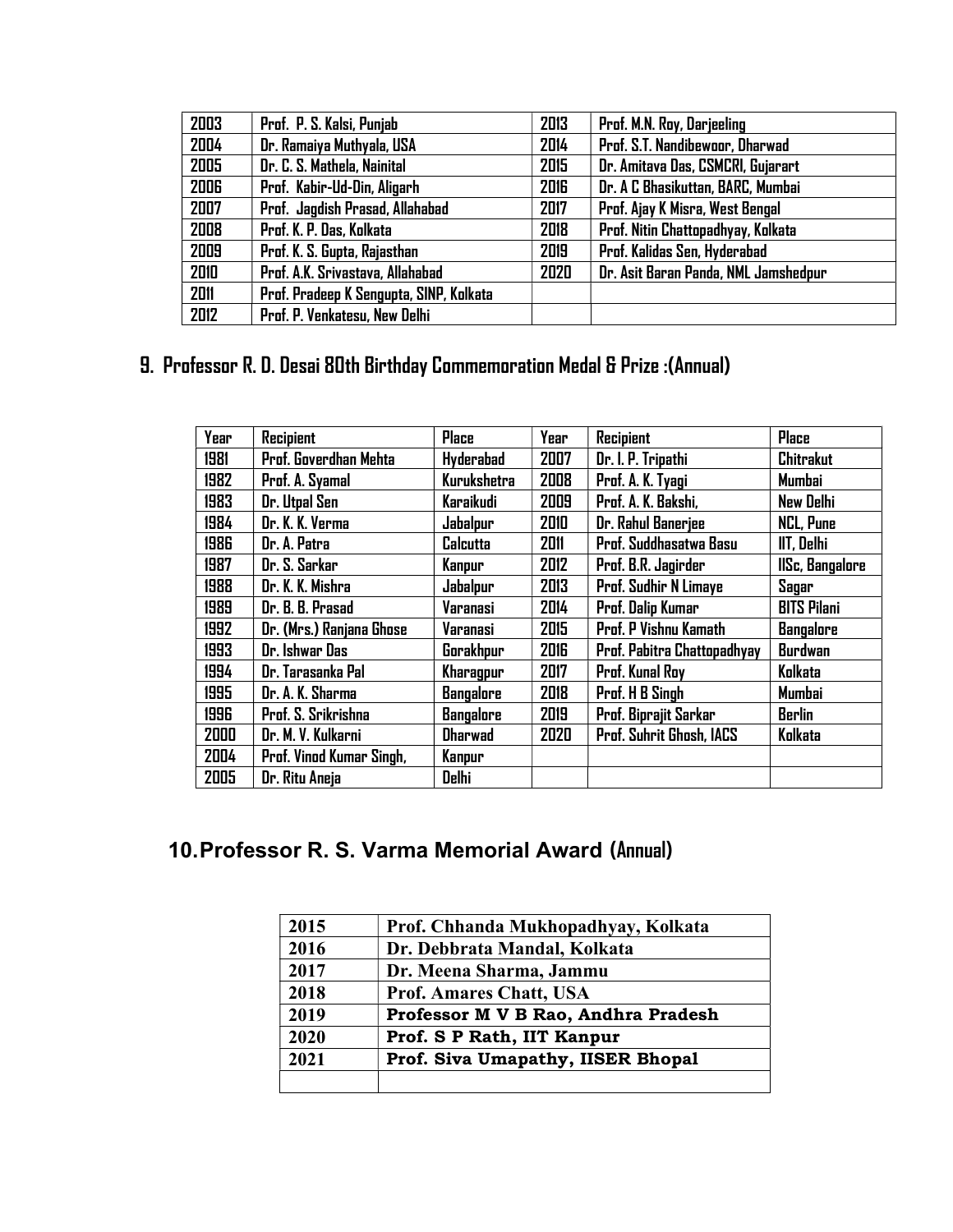# 11. Professor A. K. Chandra Memorial Award (Annual)

| 2018 | Prof. K L Sebastian, IISc, Bangalore |
|------|--------------------------------------|
| 2019 | Prof. Swapan K Ghosh, Mumbai         |
| 2020 | Prof. Sourav Pal, IISER Kolkata      |
| 2021 | Prof. Purusottam Jena, USa           |
|      |                                      |

#### 12. Dr. Basudev Banerjee Memorial Medal and Prize: (Biennial)

| Year | <b>Recipient &amp; Place</b>         | Year | <b>Recipient &amp; Place</b>            |
|------|--------------------------------------|------|-----------------------------------------|
| 1977 | Dr. Harjit Singh Garg, Amritsar      | 2001 | Dr. D. S. Rawat, Punjab                 |
| 1979 | Prof. Goverdhan Mehta, Hyderabad     | 2003 | Professor Harish Joshi, Atlanta,        |
| 1985 | Prof. Avijit Banerji, Calcutta       | 2005 | Professor K. N. Ganesh, Pune            |
| 1987 | Prof. S. Chandrasekaran, Kanpur      | 2007 | Dr. Kumaresh Ghosh, Kalyani             |
| 1989 | Dr. Y. D. Vankar, Kanpur             | 2011 | Dr. D.K. Maiti, Kolkata                 |
| 1991 | Dr. U. D. N. Bajpai, Jabalpur        | 2013 | Prof. Ranjana Agarwal, Kurukshetra      |
| 1993 | Dr. Shive Murat Singh Chauhan, Delhi | 2015 | Dr. Santanu Mukherjee, IISc., Bangalore |
| 1999 | Dr. T. K. Chakraborty, Hyderabad     | 2017 | Prof. Swagata Dasgupta, IIT Kharagpur   |
| 2019 | Prof. Francis Verpoort, Wuhan        |      |                                         |

## 13. Professor B. N. Ghosh 80<sup>th</sup> Birth Day Medal and Prize (Biennial)

| Year | <b>Recipient &amp; Place</b>          | Year | <b>Recipient &amp; Place</b>       |
|------|---------------------------------------|------|------------------------------------|
| 1998 | Professor Kehar Singh, Gorakhpur      | 2014 | Prof. S C Bhattacharya, Jadavpur   |
| 2006 | Dr. N. Surendra Babu, Anantapur       | 2016 | Prof. Kallol K Ghosh, Raipur       |
| 2008 | Prof. S. C. Lahiri, Kolkata           | 2018 | Prof. Tapan K Paine, IACS, Kolkata |
| 2010 | Prof. Homendra Naorem, Manipur        | 2020 | Dr. Jhon Zhanhu Guo, USA           |
| 2012 | Dr. Soumen Ghosh, Jadavpur University |      |                                    |

#### 14. Dr. D. S. Bhakuni Prize :( Biennial)

| Year | <b>Recipient &amp; Place</b>     | Year | <b>Recipient &amp; Place</b>       |
|------|----------------------------------|------|------------------------------------|
| 2000 | <b>Prof. B. C. Joshi, Jaipur</b> | 2012 | Prof. Uma Sharma, Ujjain           |
| 2002 | Dr. Raja Roy, Pune               | 2014 | Prof. P Sita Devi, IICT, Hyderabad |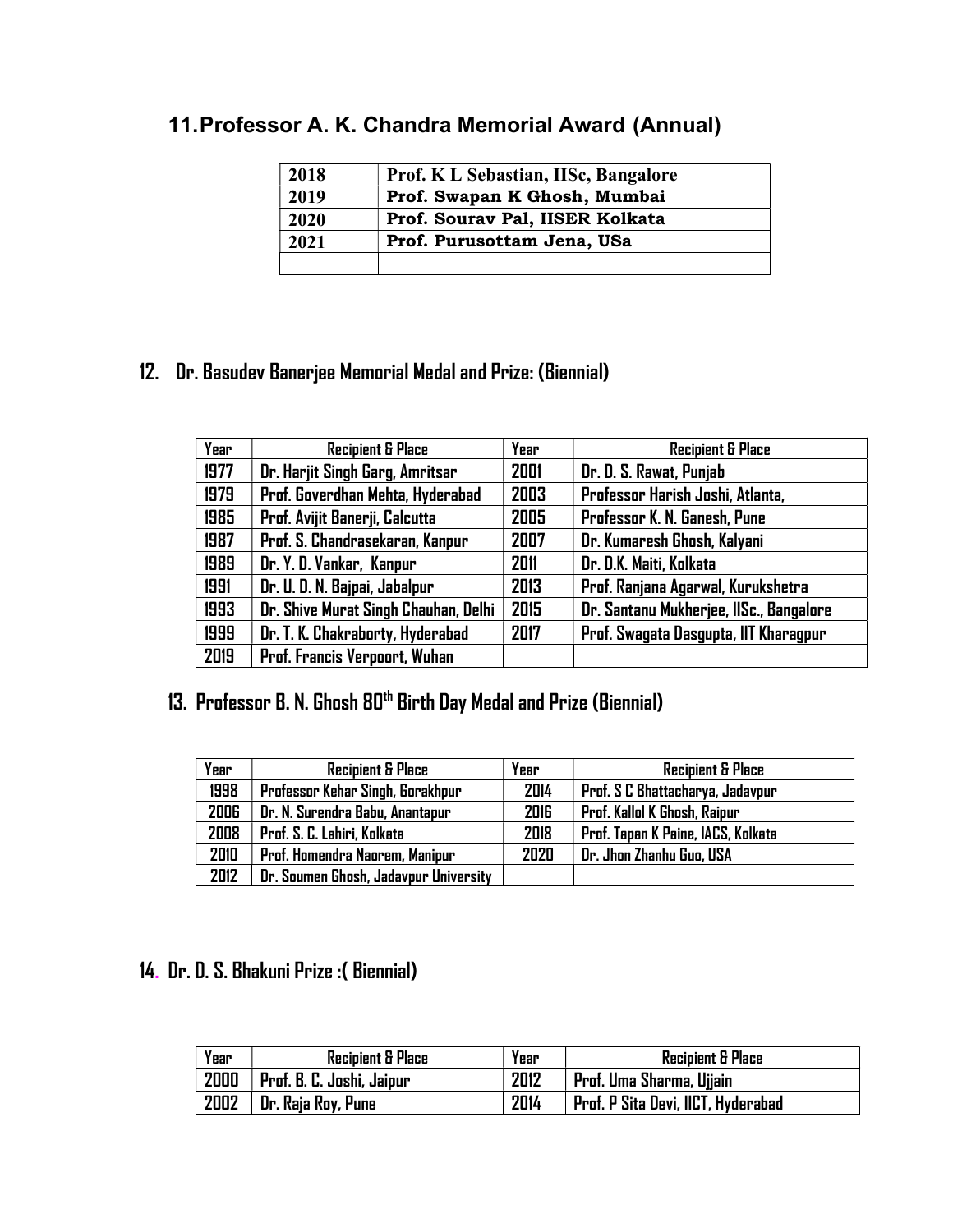| 2004 | Dr. Javed Igbal, Hyderabad           | <b>2016</b> | Dr. Chittaranjan Patra, IICT, Hyderabad |
|------|--------------------------------------|-------------|-----------------------------------------|
| 2006 | Professor Renuka Jain, Jaipur        | 2018        | Professor B K Patel, IIT Guwahati       |
| 2008 | Prof. Deevi Basavaiah, Hyderabad     | 2020        | <b>Prof. S Kotha, IIT Bombay</b>        |
| 2010 | Prof. Tanmaya Pathak, IIT, Kharagpur |             |                                         |

#### 15. Professor D.P. Chakraborty 60<sup>th</sup> Birth Anniversary Commemoration Award (Biennial)

| Year | <b>Recipient &amp; Place</b>      | Year | <b>Recipient &amp; Place</b>      |
|------|-----------------------------------|------|-----------------------------------|
| 1998 | Prof. Tarashankar Pal, Kharagpur  | 2010 | Dr. Arun K Shaw, CDRI, Lucknow    |
| 2000 | Prof. Ramesh Chandra, Jhansi      | 2012 | Prof. Pawan K Sharma, Kurukshetra |
| 2002 | Dr. J. M. Khurana, Delhi          | 2016 | Dr. Haridas Pal, BARC, Mumbai     |
| 2004 | Prof. M. Periswamy, Hyderabad     | 2018 | Professor Nashreen S Islam, Assam |
| 2006 | Dr. Diwan S. Rawat, Delhi-110 007 | 2020 | Prof. D D Sarma, IISc., Bangalore |

### 16. Rev. Fr. L. M. Yeddanapally Memorial Award (Biennial)

| Year | Recipient                | <b>Place</b>     |
|------|--------------------------|------------------|
| 1973 | Prof. C. N. R. Rao       | Kanpur           |
| 1975 | Prof. J. C. Ahluwalia    | Delhi            |
| 1977 | Prof. D. Balasubrawanian |                  |
| 1981 | Professor A. Syamal      | Kurukshetra      |
| 1983 | Dr. Utpal Sen            | Karaikudi        |
| 1985 | Dr. J. P. Mittal         | <b>Bombay</b>    |
| 1987 | Dr. M. K. Mohanti        | <b>Shillong</b>  |
| 1989 | Prof. N. Sathyamurthi    | Kanpur           |
| 1991 | Dr. R. N. Singh          | Varanasi         |
| 1995 | Dr. Asit Baran Mandal    | <b>Madras</b>    |
| 1995 | Dr. Kishor Arora         | <b>Morena</b>    |
| 1999 | Dr. D. K. Palit          | Mumbai           |
| 2004 | Dr. Satyajit Mayor       | Pune             |
| 2005 | Dr. raghavan Vardarajan  | <b>Bangalore</b> |
| 2007 | Dr. R. N. Patel          | Rewa, M.P.       |
| 2009 | Prof. R.V. Hosur         | Mumbai           |
| 2011 | <b>Dr. Nand Kishore</b>  | IIT, Mumbai      |
| 2013 | Dr. P.L.K.M. Rao         | <b>Hyderabad</b> |
| 2015 | Prof. Gautam K Lahiri    | IIT, Mumbai      |
| 2017 | Prof. K Ismail, NEHU     | <b>Shillong</b>  |
| 2019 | Prof. Ashwini Nangia     | NCL, Pune        |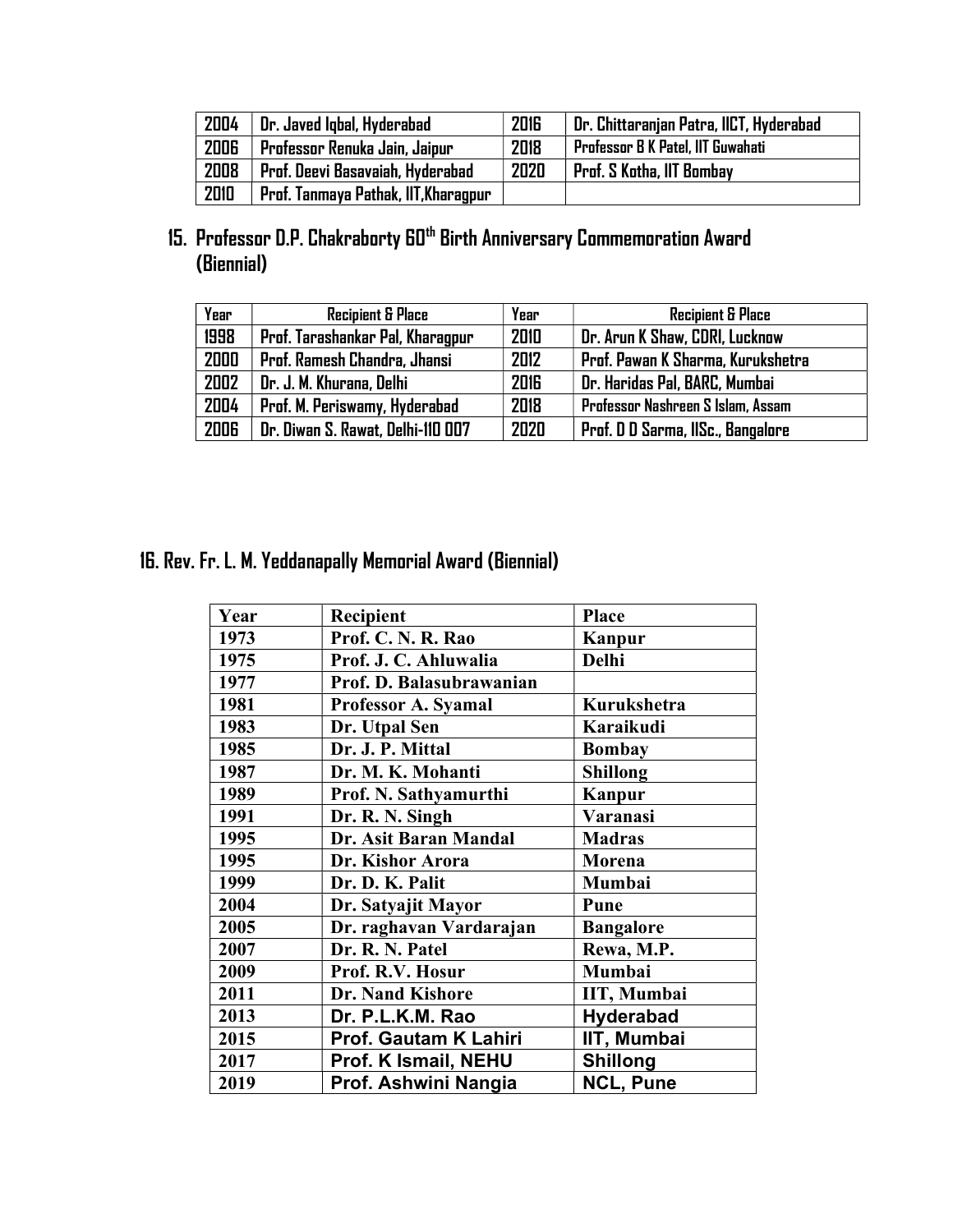17. Professor S. S. Sandhu Award (Biennial)

| 1995 | Dr. S. Bhaduri, Thane                    |
|------|------------------------------------------|
| 1997 | Prof. P. Banerji, Jadavpur               |
| 1999 | Dr. V. K. Jain, Mumbai                   |
| 2001 | Prof. Pramesh N. Kapur, Delhi            |
| 2003 | Dr. T. Ramaswami, Chennai                |
| 2005 | Prof. Mihir K. Chaudhuri, Guwahati       |
| 2007 | Dr. H.S. Sharma, BARC, Mumbai            |
| 2009 | Prof. R.N. Mukherjee, IIT, Kanpur        |
| 2011 | Dr. R.K.P. Singh, Allahabad              |
| 2013 | Professor Soumitra K Sengupta, Gorakhpur |
| 2015 | Prof. Narinder Singh, Punjab             |
| 2017 | Prof. Vandana Bhalla, Amritsar           |
| 2019 | Prof. Vivek Polshettiwar, TIFR, Mumbai   |

18. Professor G. V. Bakore Memorial Award (Biennial)

| 1995 | Professor K. K. Sengupta                 |
|------|------------------------------------------|
|      | Jadavpur University, Kolkata.            |
| 1997 | Dr. J. P. Mittal, BARC, Bombay.          |
| 1999 | <b>Prof. B. Sethuram</b>                 |
|      | Osmania University, Hyderabad.           |
| 2001 | Prof. K. K. Banerji, Jodhpur             |
| 2003 | Prof. Raghunath Vithal Chaudhari, Pune   |
| 2005 | Prof. Konkan Bhattacharya, Kolkata       |
| 2007 | Prof. Suresh C. Ameta, Rajasthan         |
| 2009 | Prof. R.N. Banerjee, Kolkata             |
| 2011 | Dr. Anindya Datta, IIT, Mumbai           |
| 2013 | Dr. Tapan K Ghanty, BARC, Mumbai         |
| 2015 | <b>Prof. N Suryaprakash</b>              |
| 2017 | Prof. P Ramamurthy, University of Madras |
| 2019 | <b>Prof. J J Vittal, Singapore</b>       |

19. Dr. Ghanshyam Srivastava Memorial Award (Biennial)